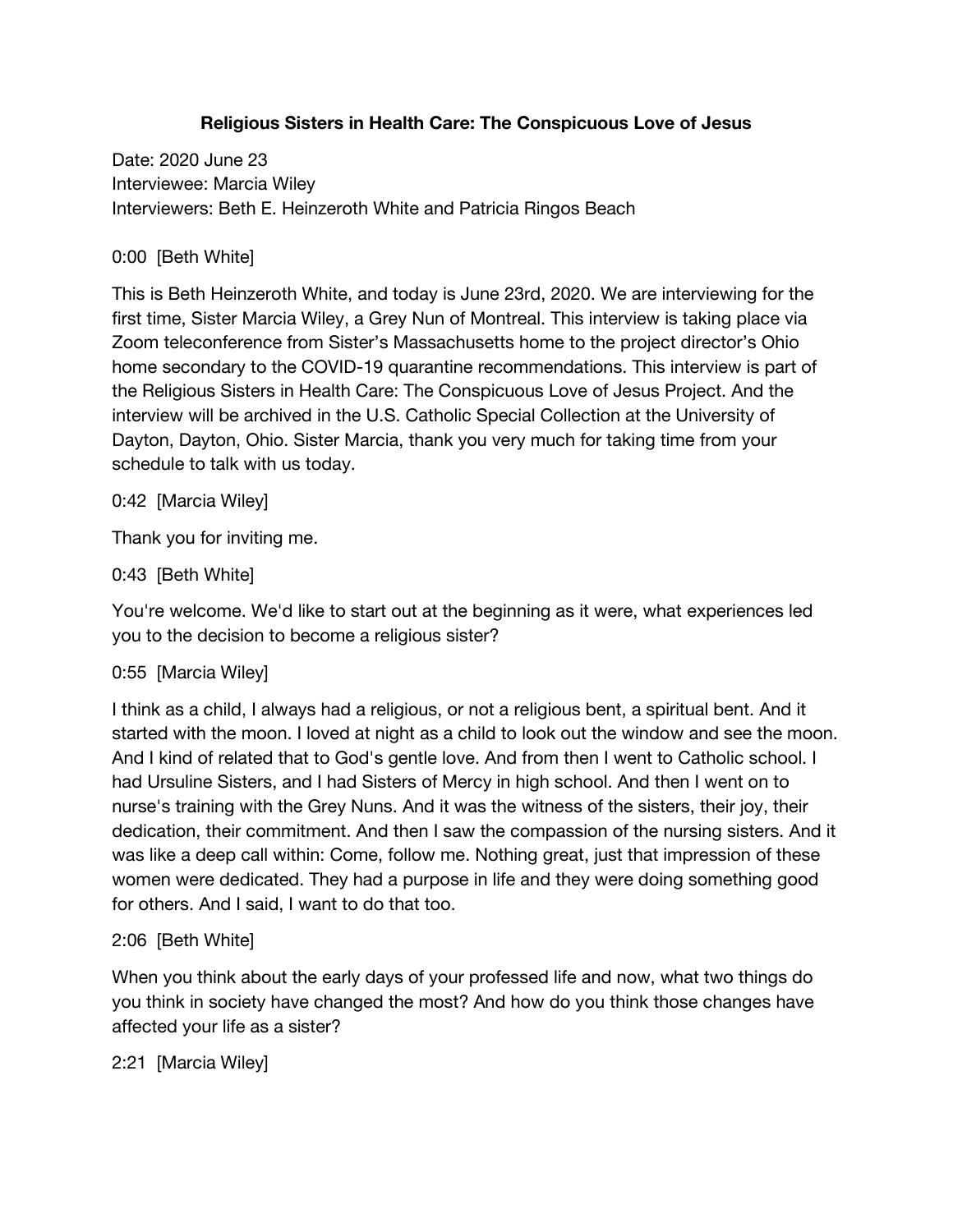The first big one I would say was, the Vatican II. Because Vatican II was transformational in our Catholic Church. It opened doors and windows. It provided a way to go deeper into education, into Scripture, into what is church, how are we church, and what new ways can we be? And I think religious women overall, embraced that Vatican II challenge. And we went through the open doors and the windows and we renewed ourselves spiritually and ministerially. And we really brought, that was the first big moment, I think, a tremendous moment. And it was, I want to say evolutionary for community life. Because up until that time, we would have been very static. And very, everything had a routine and a time and it was, we follow the rubrics, if you want. And after that spirit, we kind of opened the windows and were freer to explore different ministries. Where is God calling us? And that I think was a transformational moment in religious life, particularly also in our faith communities.

And the second moment I think is happening now with, with Zoom, with, with all of the technological advancements that we have to communicate. So before we, we thought maybe narrowly. Now, our vision in that is broadened globally. And we're speaking up for our global community, and we're seeing it, and I think we're more alive to our planet, Mother Earth, our home as a home for everyone. I don't know, but I think technology is, really I don't know if it's as transformational as, as Vatican II, but it certainly plays a part in all of our lives. For communication, for getting a fresh message out, for listening more to the story of others. And I think broadening and even our, many of our elder sisters are on computers and continuing to learn and grow and expand. And it's a gift.

### 5:13 [Beth White]

Very well said, thank you.

5:15 [Patricia Beach]

And I think it also allows the news to travel so fast. We cannot be isolated from what happens on the West Coast, let alone in Canada or in another country.

#### 5:28 [Marcia Wiley]

Absolutely, absolutely. Because that's it, we're global. And we must think global, universal, inclusive, united, one. Because now we are seeing in real time how connected our world is interconnected. The virus doesn't know boundaries, it's gone around the world already and it's re-circling. Because we re-circled. So I think in my heart, that this moment is important to, it's hard to imagine what the future holds, because I never thought to communicate like this, you know, twenty years ago,

6:17 [Beth White]

Ten years ago, perhaps even.

6:22 [Patricia Beach]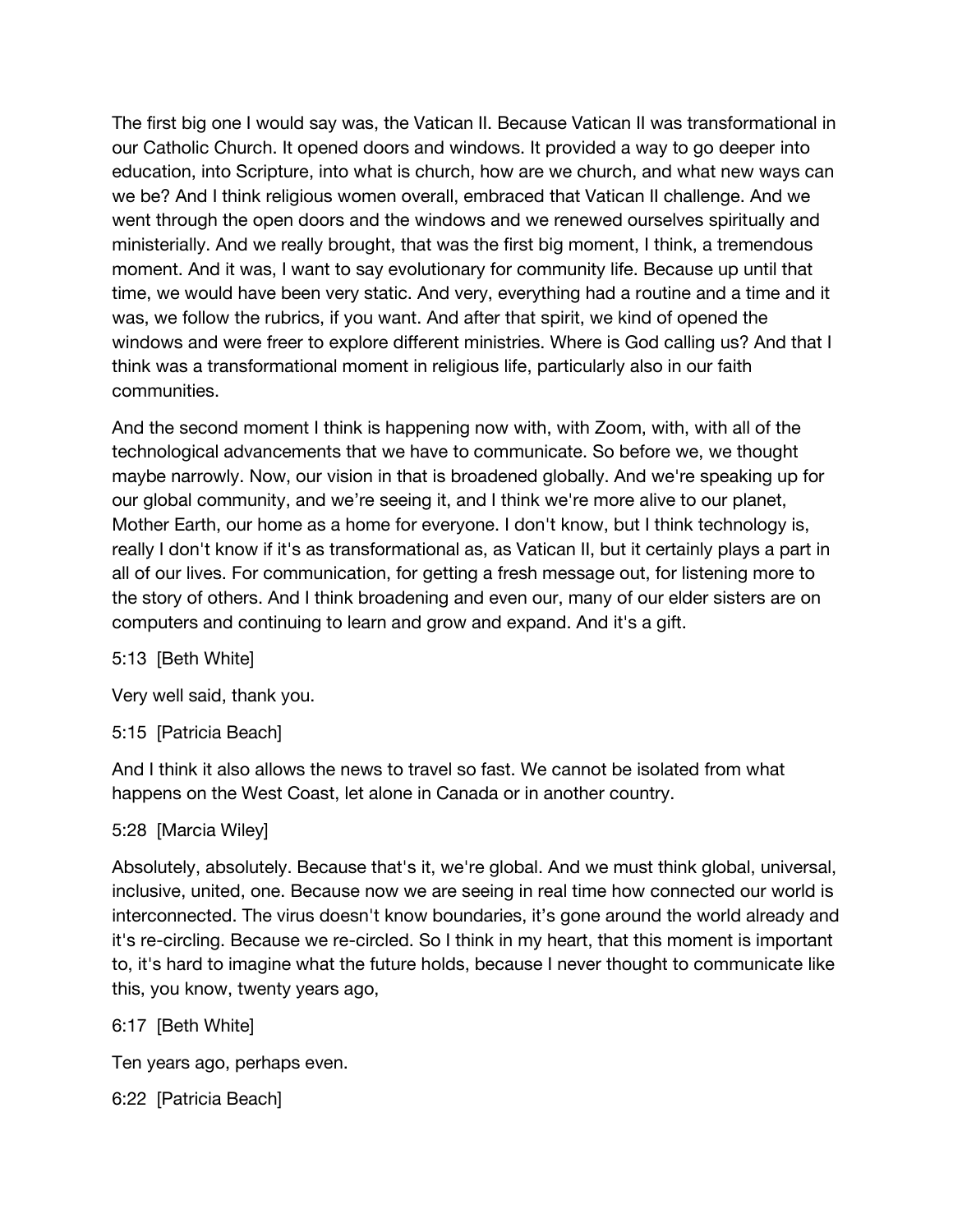Last year.

6:24 [Marcia Wiley]

Thank you, I keep thinking I'm old fashioned.

6:29 [Patricia Beach]

You know, Sister, and this probably shouldn't be on the recording, but Sister Jean, as Beth said, is our contact, and we had this, Beth and I were so looking forward to visiting there and we were going to do a social, you know, so this is good, you're right.

6:44 [Marcia Wiley]

Absolutely.

6:45 [Patricia Beach]

But I don't even think Beth and I envisioned this six months ago, you know.

6:51 [Marcia Wiley]

It, it's certainly it's not, it's definitely not the same as, as those touchable moments. However, what a gift that we can do this.

7:03 [Beth White and Patricia Beach]

Exactly, exactly.

7:04 [Marcia Wiley]

In a meaningful way, and not to say that next year we'll pick it up, right?

7:08 [Patricia Beach]

Right. Right. Absolutely.

7:10 [Marcia Wiley]

Well, thank you for doing this Zoom.

7:14 [Beth White]

We're really taken with how intuitive Zoom has been. Certainly neither Patti nor I would be able to figure out anything that was complex. And we're - technologically - but we're very happy to be able to see you and actually feel like we're there a little bit.

7:33 [Marcia Wiley]

Absolutely. This makes a whole different dynamism for me. I'm very extroverted, so seeing you, it helps. Relational is key.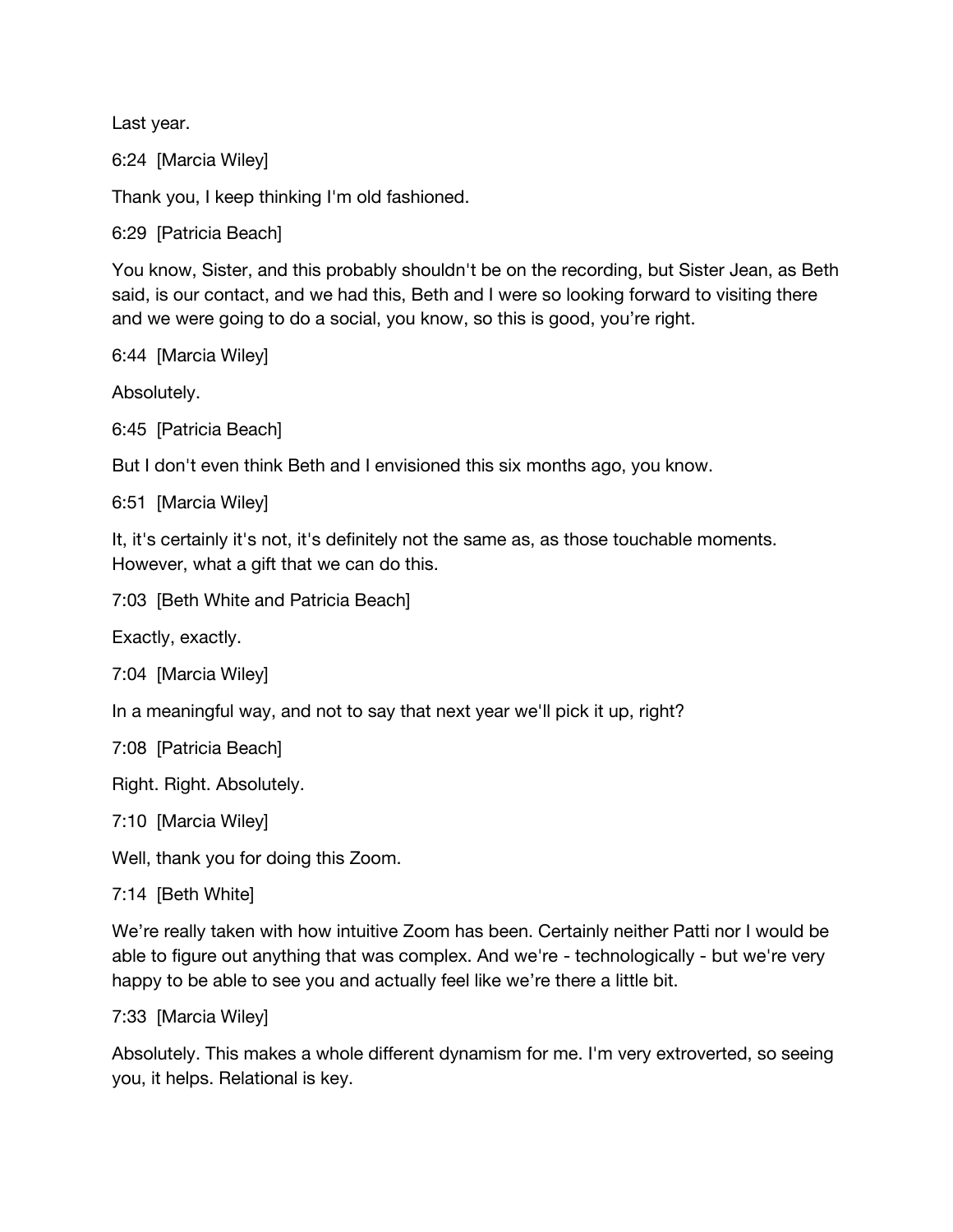7:44 [Beth White]

Now I know that you came to work in health care because you went to nursing school. What did you do in healthcare? Were you ever a bedside nurse?

7:53 [Marcia Wiley]

Yes.

7:55 [Beth White]

Can you tell us a little bit about your work in health care?

7:58 [Marcia Wiley]

I've done, I've done - I had the privilege of doing a little bit of everything. I started out as a registered nurse and was at the bedside most of my younger years. And then I was promoted to, we used to call them head nurses at that time, on 4B at St. Vincent's. So then I became a head nurse and I was at [Edmonton?] General in Alberta. I started out as staff and then became a head nurse of a huge medical surgical floor. And at that time, I realized it was beginning to be the late seventies, I saw a few young nurses that I was hiring, had bachelors' degree. And I spoke with my provincial and said if I continue to be the head nurse, I think my staff nurses are now having degrees. If you want me to stay in this, I should get more education. And that's how I got my Bachelor's of Science degree in Edmonton, Alberta, University of Alberta.

What that door opened up in being a staff nurse, is I was experienced, I had the experience of working as a team, of trying to call forth qualities in the nurses that I saw that were very gifted, in understanding the art and the science of nursing. That the science without the art does not heal. So the younger days were plowing my inner ground, opening myself up to see possibilities. And I wasn't in, it was in, let's see, '83 to '85. My provincial said, well, we think we should have a pastoral care department in our hospital. It was a Catholic hospital. And she said, We want you to go on and do that. I had just gotten my degree in nursing. So I went to school. I went back to university for this degree. And there too, this opened up a whole 'nother door of being able to use the gifts of nursing, the art and the science, and began, began to teach in the hospital, do seminars. We went through, we went through the AIDS in Edmonton. And our hospital was the first hospital to accept a person with AIDS. And I got involved with the AIDS community, the gay community there, and began to apply all the holistic health to the care of a person with AIDS. And that was groundbreaking. That was never happening before. That was, for me.

11:04 [Beth White]

Can you tell us what that meant?

11:07 [Marcia Wiley]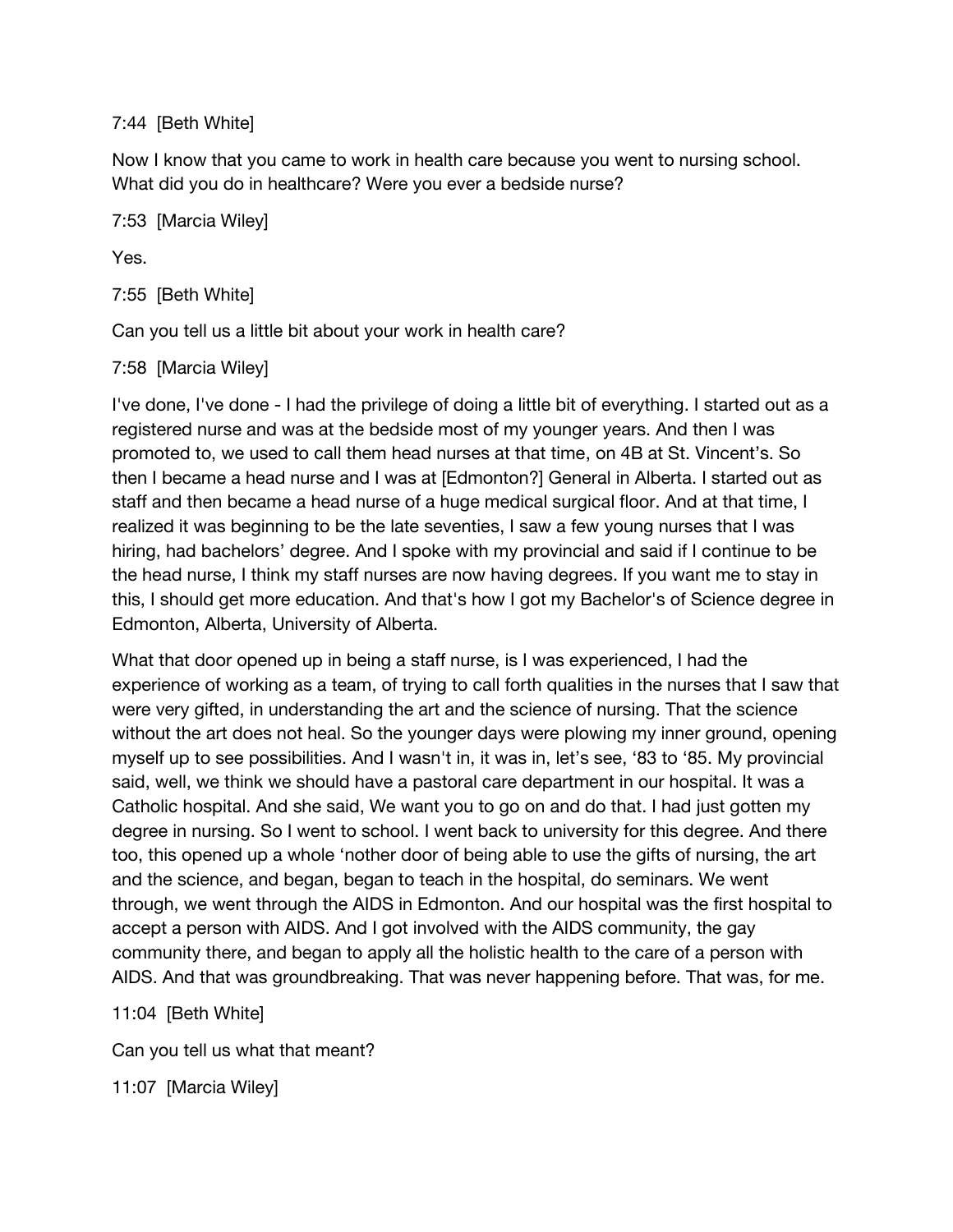For me what it meant is a new dialogue with the gay community, which I was completely ignorant of. I had never stepped into that community. And there I was invited to gather up community together to talk about care of AIDS. And the first time that it happened, the Jewish church opened the synagogue, opened their doors to host this, this happened, this educational session. And when I went to go there, there was a big crowd. But there was also officers at the door. And I never even thought beyond education, why would there be police officers at the door? And it was for safety and I thought, oh my God. Anyhow, we had - their area was filled with people and we had a really heart to heart look at how do we care for one another as persons with AIDS. That was my first plunge, I think, into that whole area. And that grew in Edmonton through the hospital and, and through the community willing to learn and grow with this.

The other thing at the [Edmonton?] General was, we built a new wing. We had a whole floor for palliative care, involved with palliative care, and so on, so that whole hospice end of life issues. And there my learning was, we had a gentleman who was Muslim and it was our first Muslim patient. And I never got to share with him because he was almost unconscious for the whole three months that he was there. However, I spent lots of time with his wife and I asked her, What is it like for you and your family to be in a Catholic hospital? How can we help you? What do you need that we could support? And she said, oh, and I remember this forever. She said, You know, we're all going up the mountain, and we're just on a different road. The road leads to the one God. That was a profound learning. One God. And so I said to her Now, what can we do? So talk with me about your rituals, about how you care for your dying. What do we need to know? Okay. She said, yes, I'll share with you. She said, usually our loved ones, at the head of the bed facing the east. And when it comes time for death, we are there, the family. And the sons, the oldest son and the sons, and some men, after death, they wash the body. And then we bring in our homemade coffin and we place the body, the men place the body into the casket, the coffin. And we take that coffin from the room out. And then we have our service at the mosque. Oh, I said okay. I said let me see what we can do. And we did everything, everything that they had asked. Our little palliative care unit did. And it was their holy ground moment. And they were so blessed, they said they were blessed by our care. And all of us were invited to come to the mosque for the funeral and then to join them for their meal after. And I don't know how many of us, we were a group of caregivers that went. What an honor. What an honor to be asked. And we were asked and there we were there and they had a place for us to sit and they told us it was, you know, but it was again, building bridges, listening to the story. Accepting our Mother, Mother d'Youville, mother of universal charity, welcomed everyone. No one was ever refused. We're standing on those shoulders. And I think now more than ever, how do we bring that universal charity, that love, that everyone, all of us are one. So that was my, that was a big moment for me. Let's see. And then the next, the next moment in, in Edmonton, we merged with another Catholic, another Catholic hospital. And so it became Caritas Health Group, that was the first little merging. And so I was director of pastoral care. See at this time I'm in pastoral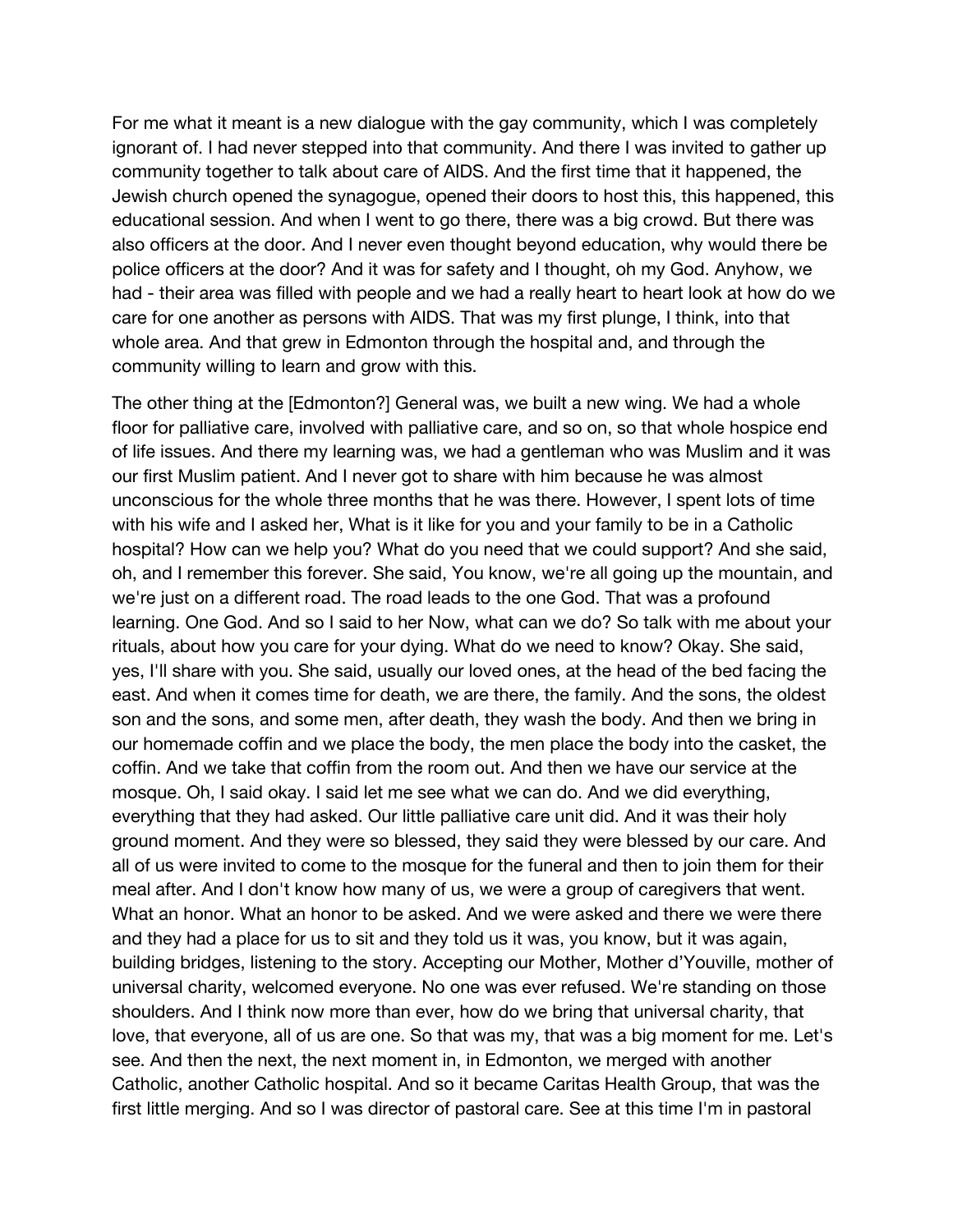care. So as director of pastoral care for three sites, and then and then from that, I think what I learned in leadership of, not necessarily nursing, but I carried all this through the art and the science of nursing and care and compassion. When I got involved in community leadership, but that might be another topic for you.

16:55 [Beth White]

That's a wonderful story. Thank you, Sister. You know, it sounds like you and I went to nursing school and Patti, we all three went to nursing school about the same time, in the seventies, early to mid seventies.

17:09 [Marcia Wiley]

No no, '63 to '66.

17:13 [Beth White]

Oh, okay. And then you practiced in the seventies?

17:16 [Marcia Wiley]

Yes.

17:17 [Beth White]

Okay.

17:18 [Patricia Beach]

Did you go to St. Vincent's?

17:20 [Marcia Wiley]

Absolutely!

17:24 [Beth White]

As did I, as did I.

17:25 [Patricia Beach]

I went to St. Elizabeth's in Youngstown, Sister. You know, not really competition but, you know.

17:34 [Marcia Wiley]

Competition. That's another learning I gotta talk about.

17:37 [Beth White]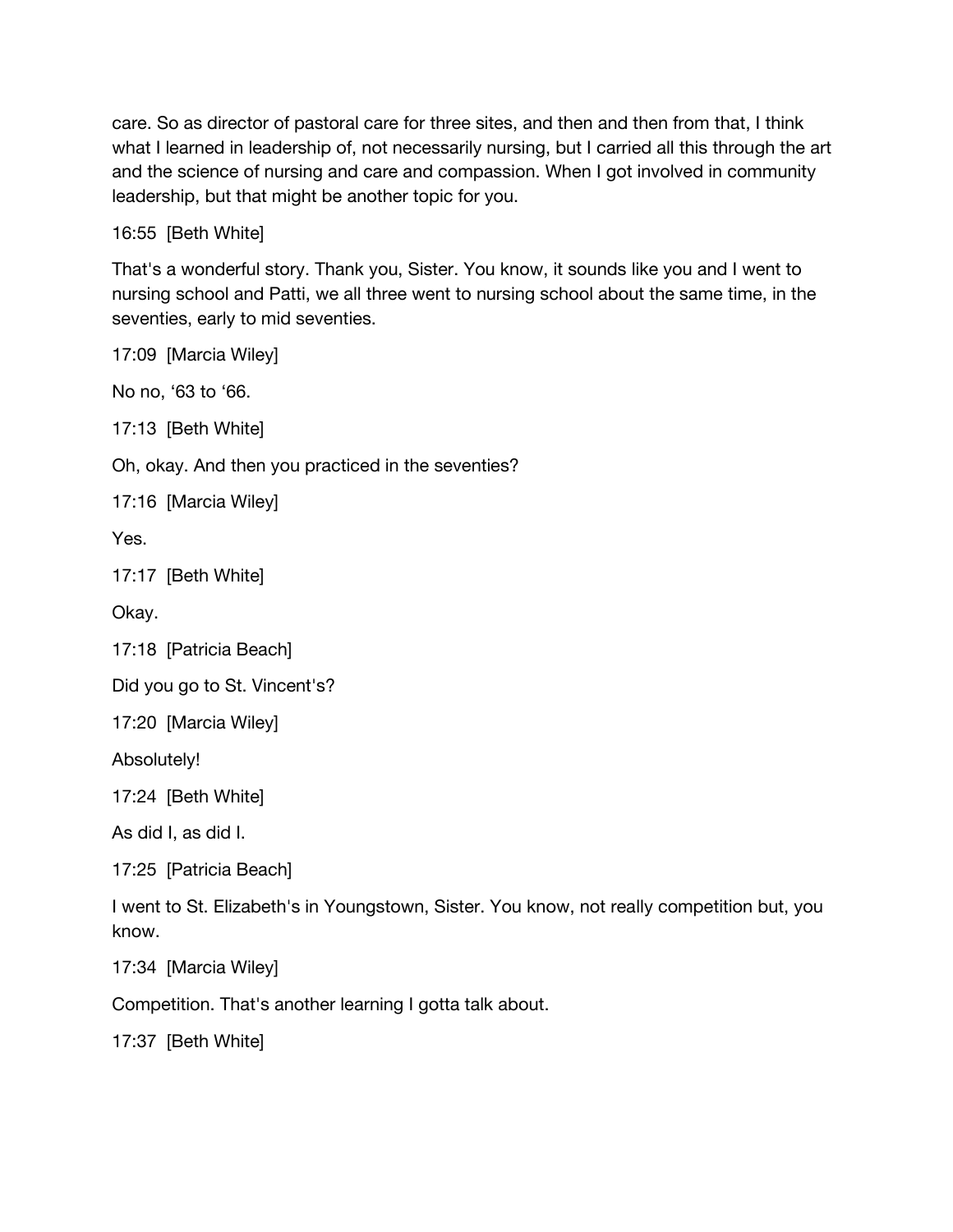Oh, okay, well, you know then that might lead into the next. Because healthcare has changed a lot in the last decades, number of decades. Do you think, or how do you think that those changes have had an influence on Catholic health care?

### 17:52 [Marcia Wiley]

Yes, I can speak to that. And I want to ground it and the influence in religious life. Because I'm just going to speak of Toledo. Just Toledo. Mercy Hospital, St. Vincent's Hospital, both communities. Both of us, were in our stove pipes. Both of us had marvelous competition, who had the best school of nursing. Of course it was St. Vincent. Oh no, it was Mercy. And we can look across the country, across the globe, religious life itself. We were very individualized, very proud of our heritage, and nobody was better than our group. And we live that fiercely. It also happens in education, in social work, everywhere. So I think hospitals grew up that way. Very independently. Very, we don't need anybody, we're selfsufficient, that kind of mentality. So health care made a journey. I, I believe that health care, in the old days when, when we, when the religious across the country, no matter what community, they were usually invited by a bishop. Because the communities they were in were desperate, either for health, or for social programs, or for somebody to give them a hand at the church. And so the bishops would go to the motherhouses and ask and plead for help. And sisters would volunteer and they would go off. They didn't have training in nursing, they didn't have training and education. We had big hearts. We would roll up our sleeves and we would work all across, it doesn't matter which community.

And so from that heritage, if I look at the hospitals, the hospitals often were the place where the sisters lived. They would have a floor in the hospital, at least the Grey Nuns did. And so the hospital was home. So that has the sisters and the hospitals. And I think this is probably general. If they weren't in the hospital, they were living right next door. Same with the schools. They were right next door in there all the time. When it's your home, you walk by and you adjust the picture on the wall. You pick up the paper, you want it to be clean. There's a spirit there of welcoming, of hospitality. And remember even in our days, Sister, oh I just went blank. Sister Edith Hartman, She was the one that had the vision of organizing an intensive care. We didn't even have intensive care at St. Vincent's. Just think how basic our training was. Everything was basic and it was centered around the patient and the patient's needs. There we really talked about the art of nursing, the care of the individual, compassion, values. It was grounded because we didn't have, you know, we had IVs that we hung as a bottle and with a piece of tape to mark the time, what time that had to be down by. We didn't have any gadgets to measure the drops. I mean, that was another world. So things were basic.

And I think the spirit of the religious communities, no matter which one they were, Mercy's included, filled the house. They wanted their nurses to be excellent in care. They, they were strict on that. They were strict on sanitary, washing hands and giving injections and all the, everything was, I wanted to say perfect. There was few things that we had to do, but what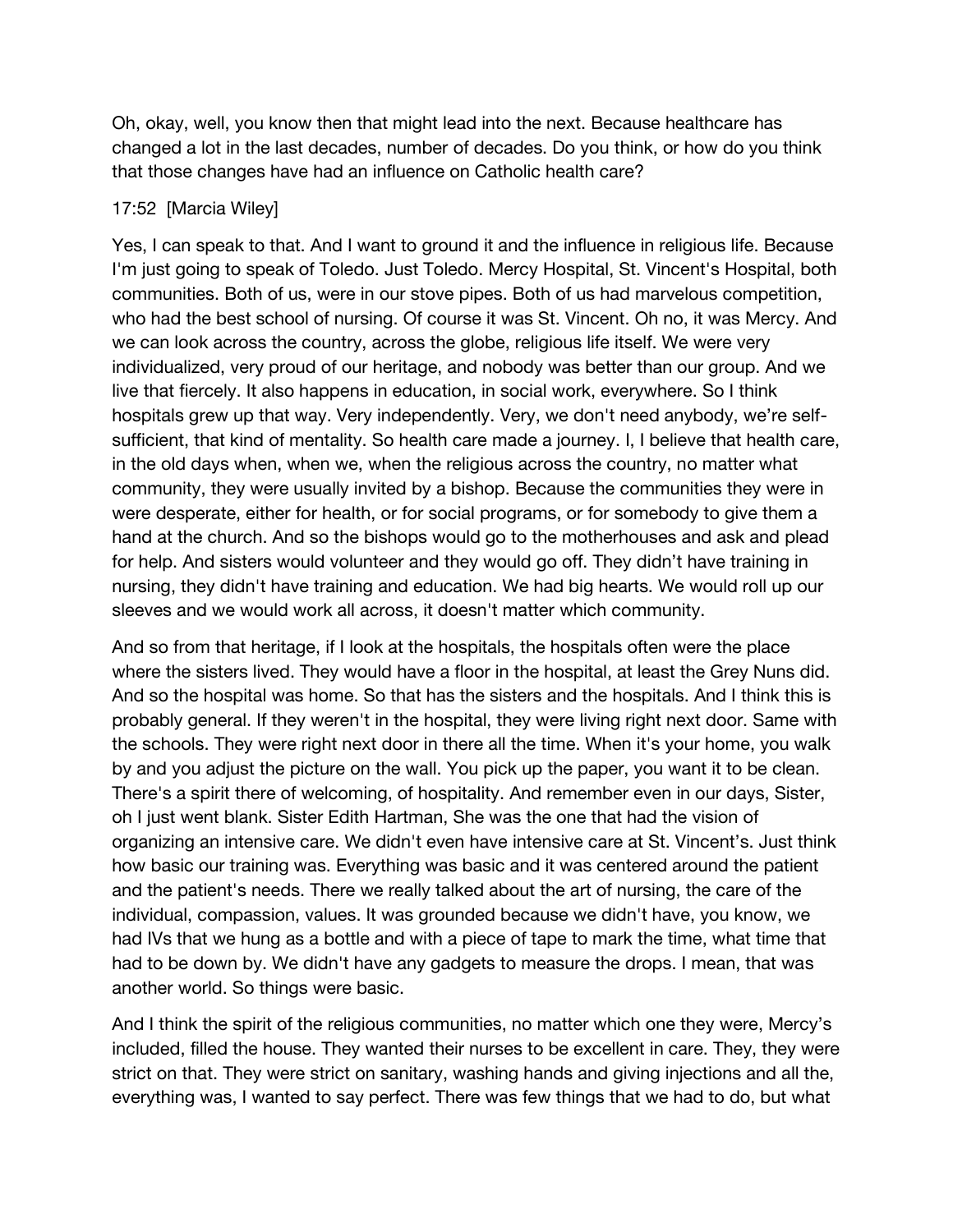we had to do was perfect. Even the beds and the mitered corners and the rooms that were cleaned by the nurses, tidied up. Well, move forward over time, and it was so needed. And I wanna say this on the tape. The sisters ran the hospitals, we ran each unit. There was a sister in charge of each unit. By that time, a lot of sisters had their RN, but sisters were in charge of everything. And so it was run almost like a convent, if you will. It was very routine. Even, they would hold on to the linen. You only got one sheet, one pillow, I mean, everything. And they were, we had to reuse a lot. I remember in training, this is in '63, sharpening the needles on a little emery thing or whatever. We had that stone and put it through a cotton ball to make sure there was no hook on it before it went down to be sterilized, to be reused again. Do you remember that?

We have come a long way and the amount of sisters - so we ran the board, we didn't even have a board, the sisters ran the hospital. And also we started to run into financial - we were never rich. We were never rich. And we took in everybody and their dog that came, and weren't paid. And we were never rich. And there came times in Saint Vincent's, in all of our hospitals that we would have to, we didn't know what to do. We were almost, today we'd say bankrupt. We were borrowing, we were paying the egg man first and then we repay the meat man and then we would pay the - It was, they were moving money all the time. They didn't have enough. And finally, they began to get laymen, at that time was men, to be advisors. To say, how can we, what can we do? We need help. That was an awakening for us. We can't do it alone. Then became, we the sisters lessened in the hospitals, because we didn't have replacements. We started to work much more closely with laymen and women, putting them in charge of units instead of the sisters. And also the formation of a board for the hospitals. And that got lay people really involved, and we've been blessed that the choice of men were businessmen, they were physicians, they were lawyers, they were competent. Most of them probably were church people, dedicated. They shared the vision, the values. And I'm going to say the competence or the, the, they were competent. And they joined us. And there we linked our arms together. I'm doing it like this. So we began to link arms with men and women to help us. That was the first movement out. We always worked with people but we were in charge, we were in control. It was ours. And the Spirit finally moved. And we saw, together we were stronger than alone. And we bloomed. The communities bloomed, the hospitals bloomed, they grew. Everything happened. And, you know, the history, you've lived it. So, you know the progression.

But that takes us to less religious presence in the hospital. And more administrative staff and boards run by laymen and then finally lay women. And we were, we were, I want to say transferring this charism, this gift. And at that time it was very intentional about teaching. Not only they would see us live how we lived, with the passion and the commitment of care and equality and justice and fairness and competence. They would see that. Then we became more intentional about passing on our spirit, our legacy, our, our values, mission, vision, values, go together. Ethics, they're all part of it. And I think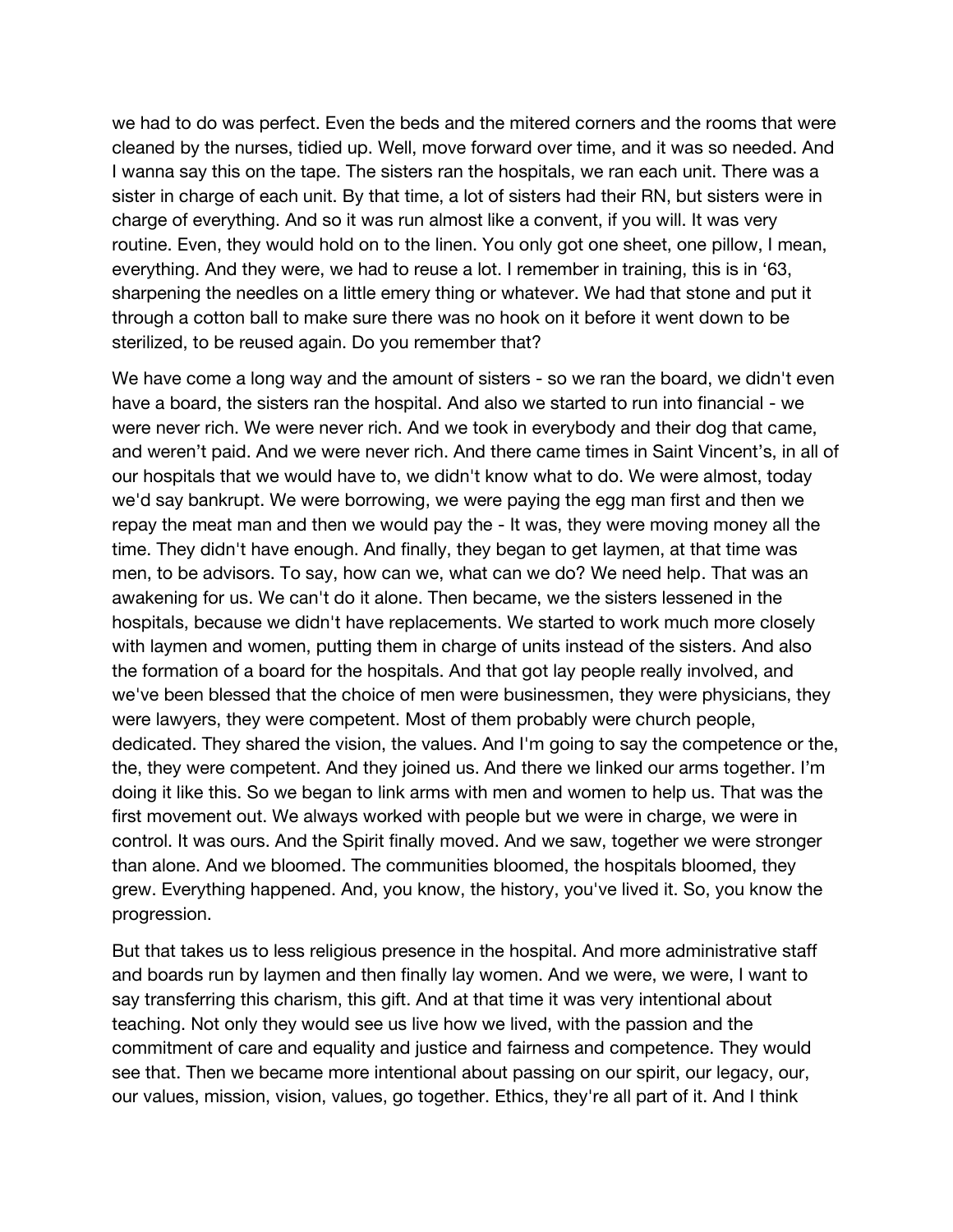that's why Catholic health care for a long time became very strong. Because we had such a dynamism. There was layman and women, wanted to join. They wanted to be part because we somehow, we were gifted to see some of the future. I mentioned, I mentioned Sister Edith Hartman with the ICU. So if you go back in our archives, she started, she sent two nurses to University of Michigan for the burn unit. She was the one that had the vision of the burn unit. Then you'd have Sister Ketterer. We're doing more and more in mental health. So we've had among ourselves, we've had sisters who were very talented. And the leadership we had, we had great leaders. Women of vision. Also another, another equality for the religious women. Pioneering spirit, risk-takers, bold, daring, and, and a passion to pass on. This commitment to care for the sick at the beginning and end and all through life with, with great care and dignity and compassion.

And so we have the health systems we have today, with hardly, probably no sisters involved. Few on any boards. Boards, hospitals that were simple, were very local, gone into systems. And systems have grown and expanded. And I think right now, Catholic health care, is at a, is at a stepping stone. We either claim who we are and live it deeply, or we pass it on. Because there's so much - demands right now, if, I think I feel, at least in my humble experience, that the bottom line is the driver and not the patients nor the residents, and their needs. We've lost focus. We've lost that, that ability to say, Why are we here? Let's refocus. I bet most of board meetings are focused on finance with very little being talked about mission, vision, values. Where do we want to be in five years, three years? How do we want to be right now? What do we want to be known for? What kind of quality of healthcare providing are we giving? These are burning issues on my heart. The - what is the essence of the quality of care we are giving? In some places, it's beautiful.

#### 30:41 [Beth White]

What are those places, what makes them different, Sister? Is it the continued presence of sisters, do you think?

### 30:48 [Marcia Wiley]

No, absolutely not. That is gone. That ship has left the dock a long time ago. Okay. It's, it's passing on the legacy, the heritage, the gift of our founding. They're standing on our shoulders and we're going to be soon, somebody's gonna stand on their shoulders. What kind of a foundation do they want to pass on? What is it? What's the essence of, we're talking about Catholic health care, what is the essence? And, and how do we form, help educate this passion to all those who are working in the healthcare, or leading the healthcare. If it's only a job. If it's only a job, if I only work because I get more money that's needed. I don't deny that, we and we even need more money for many of our health care providers. They're at the lowest end of the scale and they're doing the grunt work. I think of that in nursing homes right now. In all of our caregivers. How do we treat them? So I might have, I might have gone too far in my passion.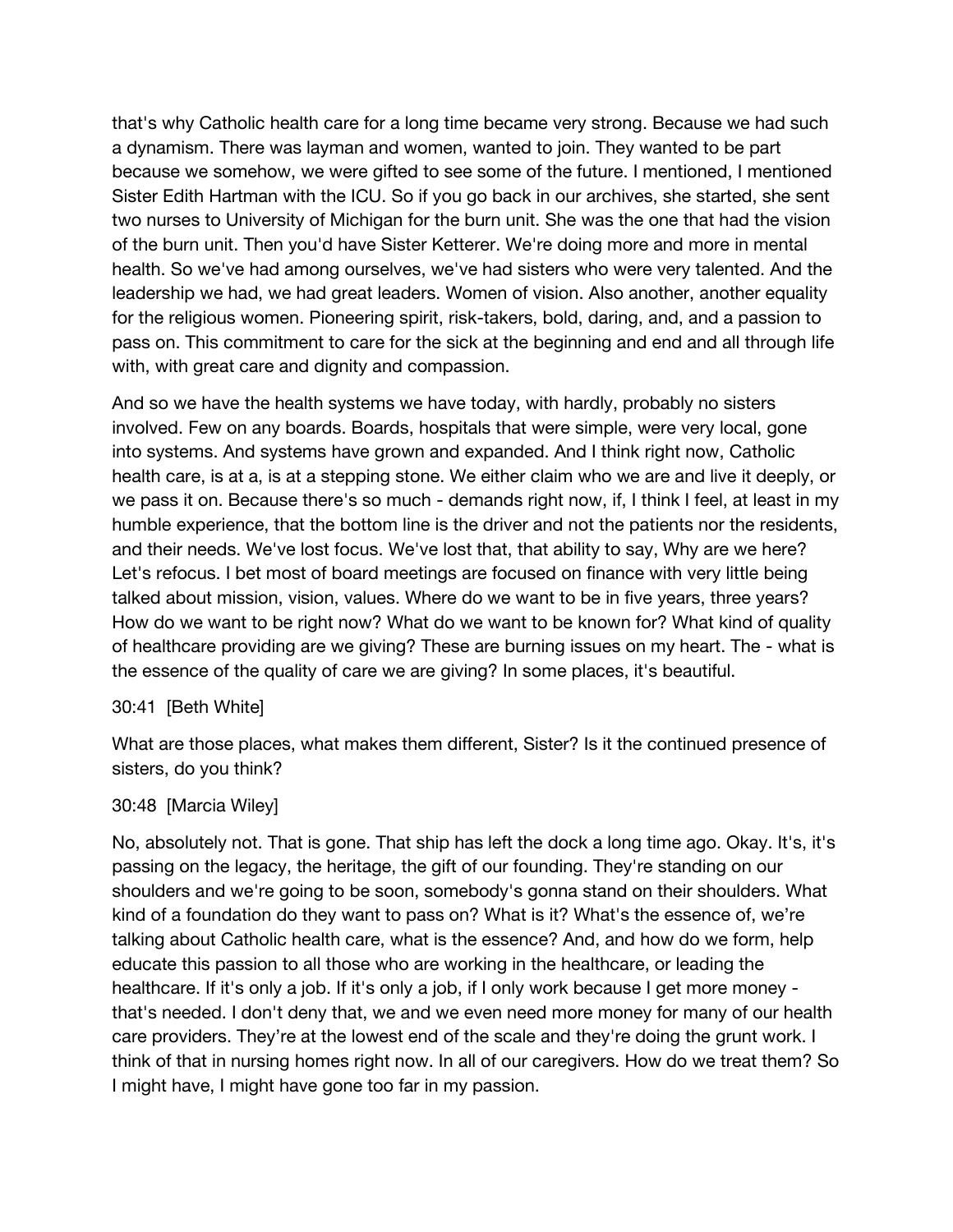## 32:17 [Beth White]

No, you haven't. In fact, in fact your, your thinking is so spot on that I'm feeling a lot of gratitude right now that you agreed to be interviewed. If you could give advice -

## 32:31 [Patricia Beach]

I just wanted to ask one follow-up question with that, Sister. You said that, you know, like we are at a, a marker, a step - stepping stone. And what do, what needs to, like you said, we have to support not only financially, but how do we make sure that that Catholic essence, that foundation that the sisters built, what do you think needs to be done?

### 33:01 [Marcia Wiley]

I believe it's, its it's having leaders and leadership teams and all levels of participation of men and women. Not Catholics, but those who believe that their ministry is the healing ministry of God. And that they can be healers and accompaniers of the sick. And they can do it with excellence and care. It's all of us together -

### 33:40 [Patricia Beach]

And it's believing.

### 33:42 [Marcia Wiley]

Yes, it's, it's coming out of a value system of justice and fairness and equality. It's, it's, it's what makes all of us the best human possible. It's not to do with religion per se. And I really, you know what I realized at one point, because I was in the Catholic system a long time, many of our Catholic parishes and people have no clue about making a choice to go to a Catholic hospital or the public hospital. They don't, they don't, and they haven't supported us. And neither have the bishops and the church authority for many years, many years. So it's, it's, they support when it has to meet the letter of the law of their, of the doctrine. And we try to be faithful to our church beliefs. And most of those are basic human beliefs. It's the Gospel, it's the Beatitudes. How are we living those? All of us, Muslim and Jew, Greek, Catholic, it doesn't matter. We're all one. God's in all of us. Every one of us.

### 35:14 [Beth White]

If you could give advice to lay leaders, what would you tell them? To make sure that the values of justice and fairness and equality are essential to pass to all levels of healthcare workers so that they can commit their work to the Ministry of God. What advice would you give them?

### 35:38 [Marcia Wiley]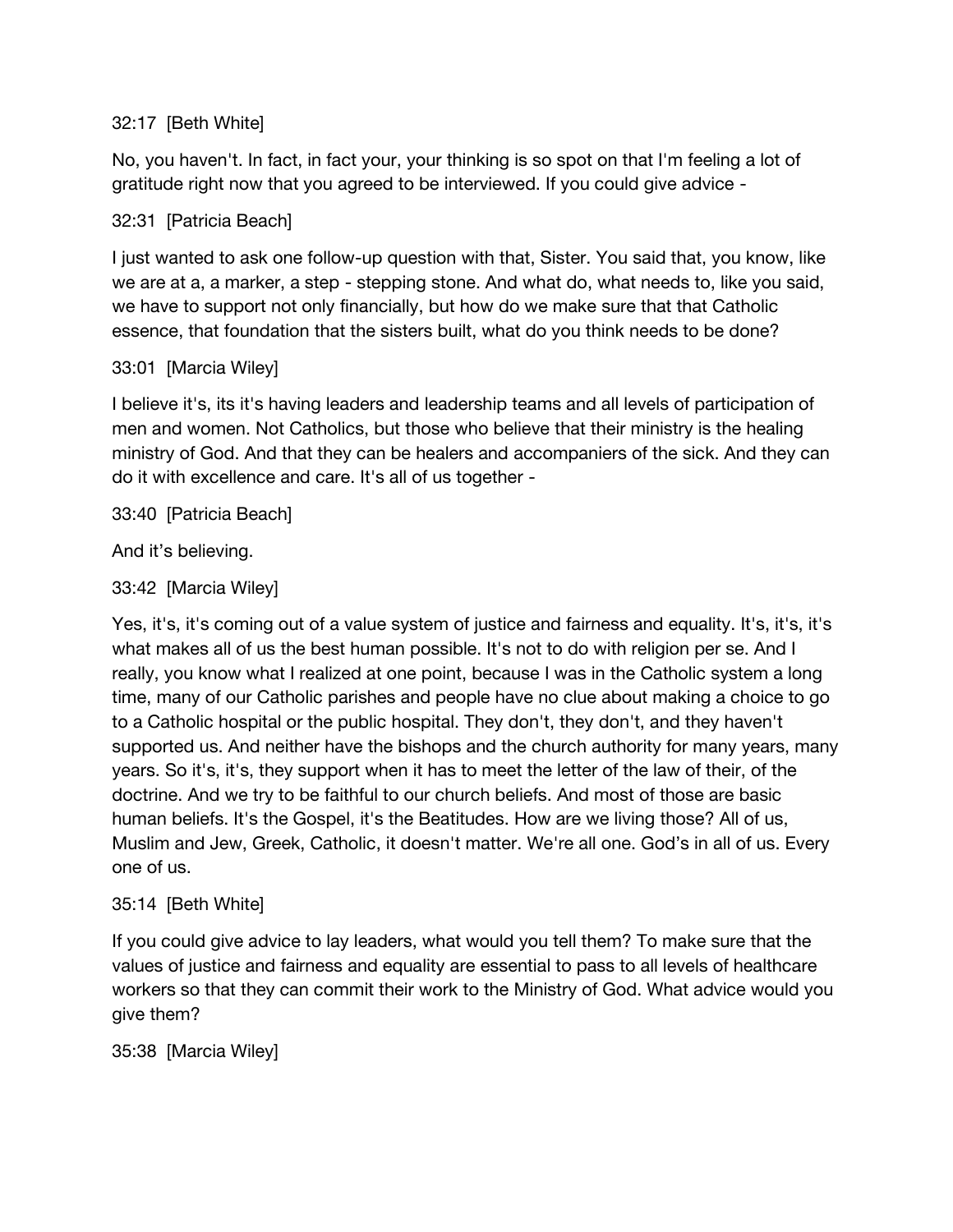I don't know if it's advice. I cannot - I can't really give advice, but it has to come out - I think as each of us, as individual persons, become the gift that we're meant to be, whatever our God given gift is, if we can become our best selves, our best selves, and know ourselves. What are my values? My principles? What's my driving force each day? And is it, is it care of the sick and healing and providing what is needed. Those are the kind of people we need. We need leaders that are ethical, that are honest, that are transparent, that have at their heart, we need, we need integration of the, of the wonderful genius of the mind and the breadth of the heart. Together. It has to be together. Because we're in, we're the healing hands of God if you want. That's what nursing's about.

### 36:51 [Beth White]

I want to repeat what you said that we are, that we use the genius of our minds and the breadth of our hearts. That is a beautiful way of describing the art and science, isn't it?

### 37:09 [Marcia Wiley]

Yes. That, that, that came I didn't think that, that's, that, that came from the spirit that just came out.

### 37:24 [Patricia Beach]

Beautifully. Beautifully said.

```
37:26 [Marcia Wiley]
```
I think, I think I think it's a lived, I know, excuse me, I know, that healthcare is a lived reality. It has to, it has to come from the inside out. And we have to be moved from the outside in. It's both/and. And how we serve, how we treat one another. That's how God heals. How else is God going to heal if it's not through you and I? I don't know. But I do know I get passionate about this.

### 38:09 [Patricia Beach]

Sister, you made the point that sometimes other Catholics and bishops even may not support the Catholic healthcare system. What do you think though, when, do you think that there is anything that a patient in a bed at a Catholic hospital, how do they know they're in a Catholic hospital?

### 38:33 [Marcia Wiley]

Oh, you know, only on a personal level. I know in our hospitals we have symbols and signs. We have crosses and crucifixes. We often will have - Mother d'Youville's at the front door welcoming everyone at St. Vincent's with their arms out, she's not standing there or holding up, she's, come on in. You know, you're welcome. The signs and the symbols, the prayer. Oftentimes there's prayers being said on the intercom morning and night. And, and I used to, when I was, when I was a chaplain, the government in Alberta gave to the Grey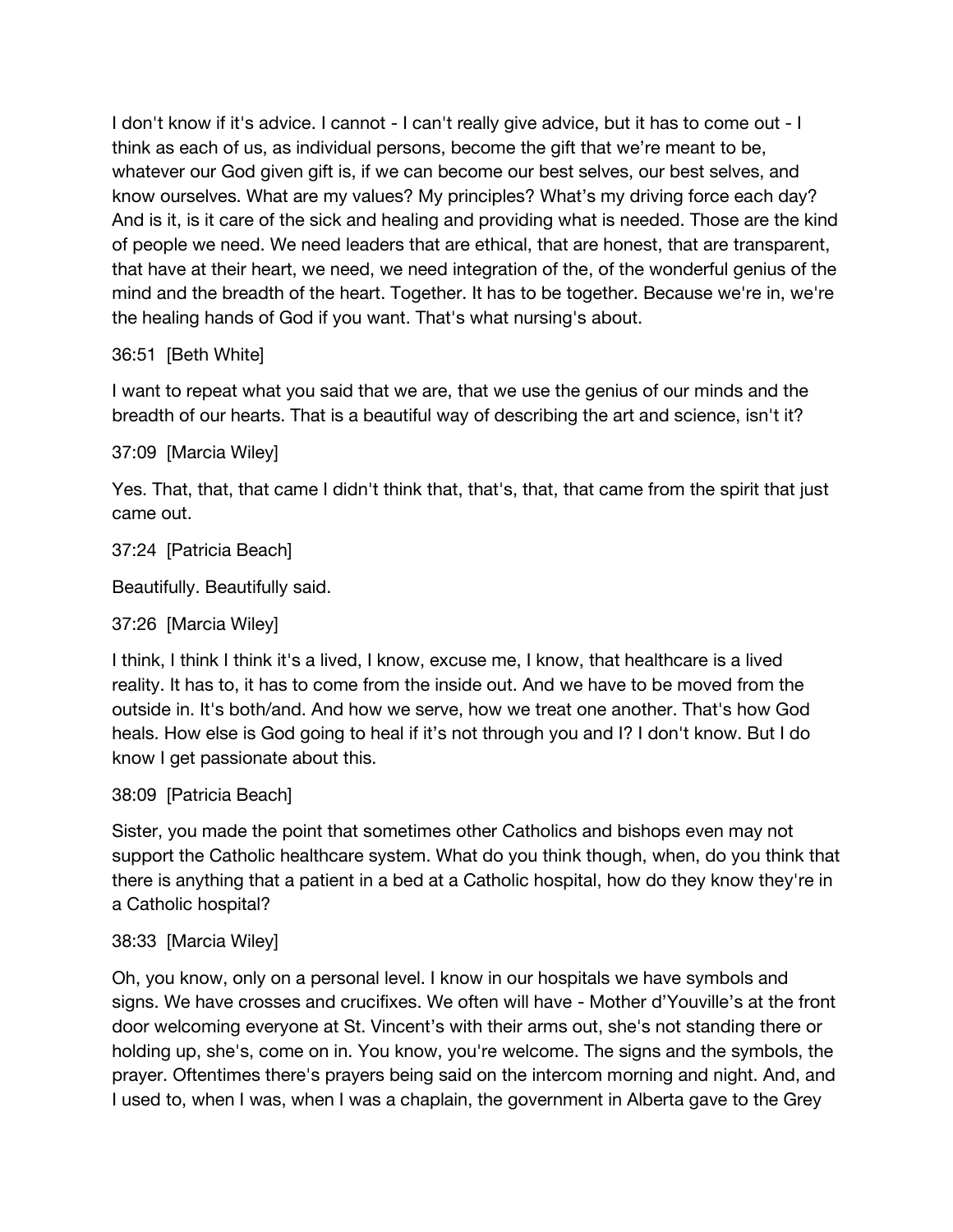Nuns, they built the Grey Nuns Hospital out in a new area in Millwoods. And they said, If we would administer it, they would build it and call it the Grey Nuns Hospital, which which, which happened. I was there at that time. And the theme of the hospital was love at work. And yeah, I think we might have been on our third anniversary and we had big banners, "Love at Work," and that was the theme, with a big Marguerite on it. And Marguerite was welcoming. There was a lovely statue at the front door of the hospital and her picture was all over.

And anyhow one morning I prayed on this feast day of the opening, on the anniversary of the opening. Just to show you how I would make spontaneous prayers all the time, every morning on the intercom. Morning prayer. And this one day, I said to everybody at the end. I said, Now today, make love at work.

## *[laughter]*

That's how I ended it. And all of a sudden the phone is ringing and people are knocking on the door and I went out and oh my God, the whole place. And I said, and I was not conscious nor aware of what I had said. They said that I set a new bar. And I had to laugh because I said, oh, so you folks tune in in the morning.

## 40:59 [Beth White]

And now you know, people are listening too.

## 41:05 [Marcia Wiley]

All of that creates - and together there's so many wonderful men and women who right now, this very minute, and we see it through the corona, they go in every day. They, they help, they give of themselves. They risk - they're pioneers. They're risk-takers. They're bold. They're putting their life on the line, just like our pioneers did. Today, it's happening. And there are people like you, committed to carry the spirit forward. There's lots of good out there, lots of people. And it's to - what do we do to be attractive to that kind of person that we want to work together. And how do we capture, how do we make our hospitals, our nursing homes, the place where people want to be. Wanna work there, wanna die there, Wanna be healed there. What will it take? It's all of us. But it's with that. Is it vision, is that commitment? Is it that personality? Is it people wanting their lives to be, to make a difference? Maybe that's it. We want our lives to make a difference.

## 42:26 [Beth White]

Sister, I have no more formal questions. Patti, do you have anything else?

## 42:39 [Patricia Beach]

You know, Sister, I did interrupt you, even though I promised not to interrupt you, I did interrupt you along the way and, and I appreciate that answering our questions. Is there a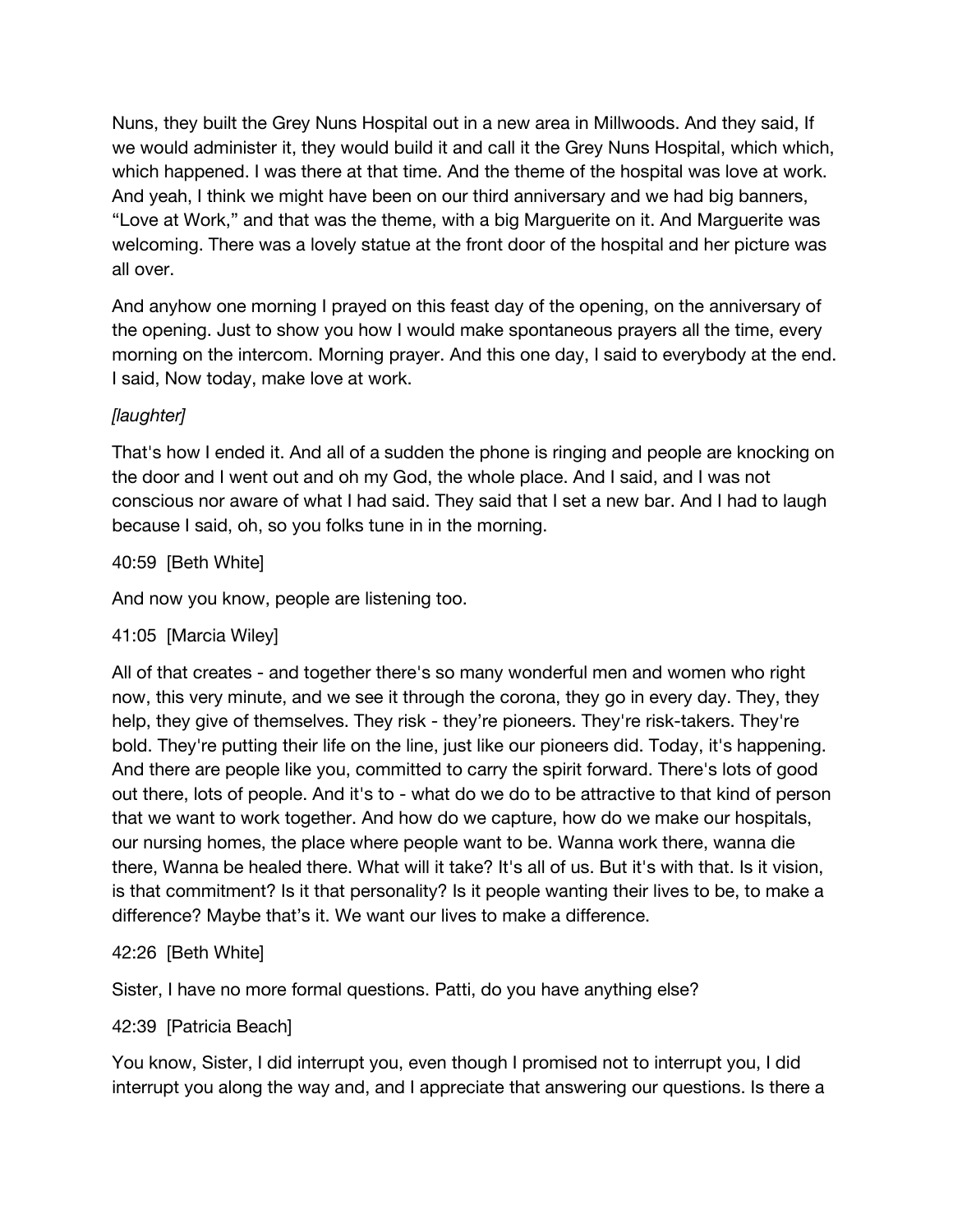way to get to that point where people are living the mission? I mean, so what I'm asking you for is, I, I agree that you know, the values, the vision, the mission. How do we get the bedside staff there? You, you said the leadership, what should the, what should the lead are like, are there certain things that we should do? Or is it like you said, finding the right people? Is there anything else to say about that?

# 43:31 [Marcia Wiley]

It's probably difficult in a large institution, I'll speak of, let's say nursing homes or care facilities, where there's more human interaction between the staff and administrative CEOs. And it's all relational. Do the staff see the leaders living what they hold the staff to? Do they see the leaders rolling up their sleeves in times of crisis? Do they see a role model in the leadership?

# 44:16 [Patricia Beach]

That's a good point about size matters, so to speak, because, and Beth and I have talked about this too, how the different leaders that we have worked with or known over the years - do they leave their offices or not?

## 44:34 [Marcia Wiley]

Absolutely. Do they go to the cafeteria? Do they just roam the cafeteria for two hours? Go to every table? How are you doing? Sit down, have a cup of coffee. How are things? Do they really know the suffering?

## 44:51 [Patricia Beach]

Yeah, that's a rare leader. You're right, Sister.

## 44:56 [Marcia Wiley]

But imagine how the staff feels. Imagine how we all feel when somebody comes and says, how are you doing? Just, just now. Just now with this corona. I'm in the Boston area. So we've been really diligent and it's been really rough. And many of our nursing homes here, like everywhere else, have lost loved ones, wonderful, dear people. And the staff have gone in and given their utmost every day, every day, every day, every day, every day. At great risk. Now, where are the leaders? Where are they? I don't know. I haven't, I haven't been in. I have no idea. But the leader that will attract, the leader that will call forth, will be the ones that are down there in that, in that house every day. Going around dressed up with their helmets and their shields and their mask, going around and looking into somebody's eyes and saying, How are you doing? I'm grateful, I'm thankful you're here, that we couldn't do it without you. How many have said that? And what does that mean? It's about being human. I don't know how we're operating today. We've got, we've got like a valley. We're in a pyramid in most, in most institutions. And what we need is a circle with arms linked. And it doesn't matter where you stand together. If we, that's how we are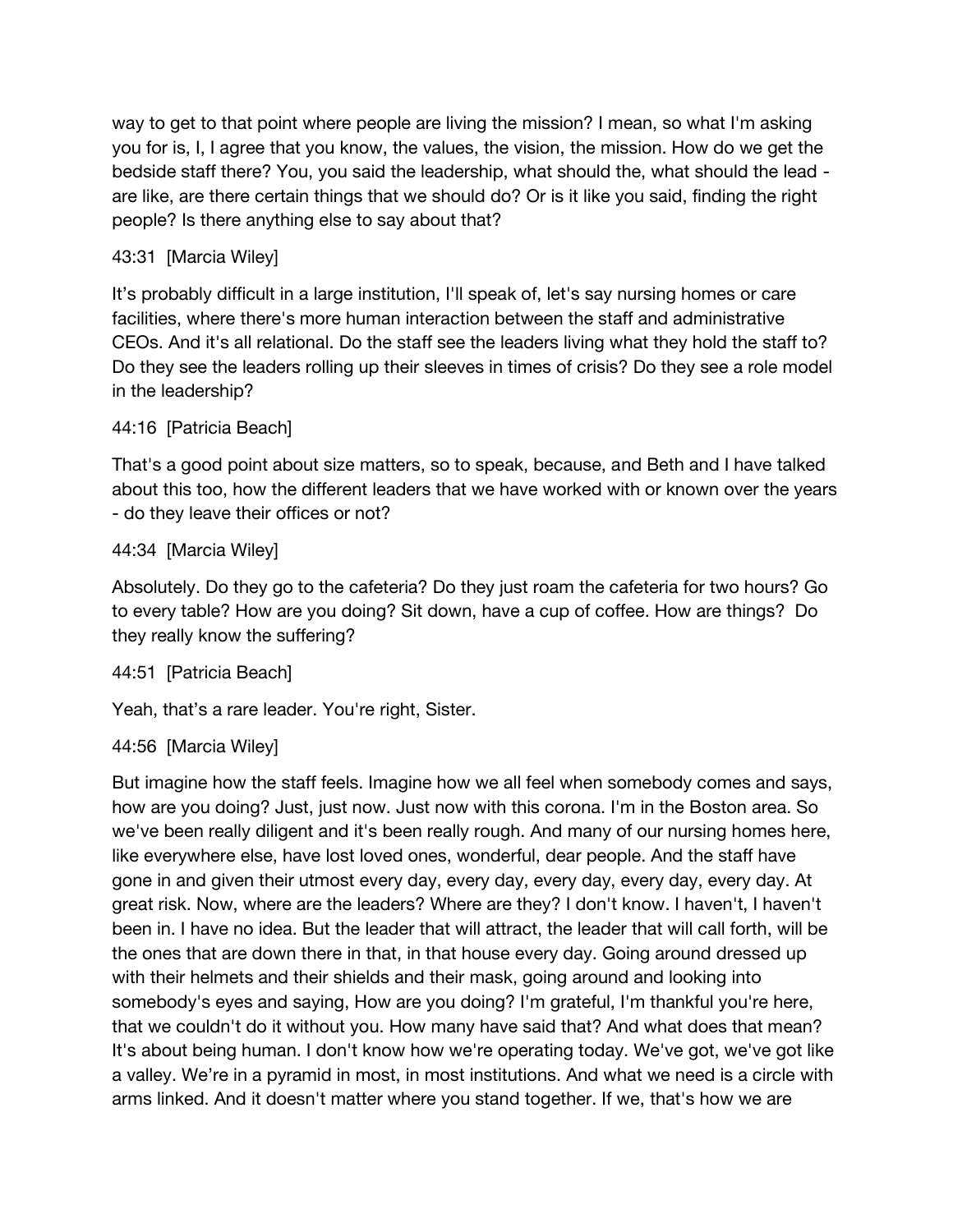getting through this. I put it, it turns the pyramid around. And that's exactly how religious life is today. We started out with a very humble base with few people. Marguerite, Mother d'Youville, she had a call - not to start a community, but a call to help the poor. That was mission, that's all she did. And other women saw it, and they came around. And one thing led to another thing and other people were attracted. They saw their life meaningful and they started to join. And those, those early years were rough. The religious, religious sisters of all communities were poor, we were, we were risk-takers, we were pioneers, we were adventuresome. We went where nobody had gone before. And we gave ourselves without ever thinking that they would go back home. They would go to strangers. And they did that, just like, just like our heroes today are doing the same thing. But now, now you have to hear, you know for most religious, for most communities, not all, there are some that are flourishing. But most have run their course. We've run, we've run a race and we're passing the baton to you. I give it to you. Carry on. Be passionate, be committed, be compassion. Be the Beatitudes, and our world will change.

48:54 [Beth White]

This has been one of the most enjoyable interviews we've had. I think I can say that without reservation, is that right Patti?

49:03 [Patricia Beach]

Yes, and you had said before we started on tape, about where most religious women are now?

```
49:14 [Marcia Wiley]
```
Yes.

```
49:15 [Patricia Beach]
```
Did you want to repeat that so others will hear that?

49:20 [Marcia Wiley]

I'll speak for my own community. But I can, I can expand the struggle to include many other religious communities in that today, our average age is probably 81, 82. In the United States, we were 120, maybe, in our prime. And now we're fourteen, fourteen sisters. I'm the youngest and I'll soon be 75. And this reflects the reality. We're living the reality of life right now that we've come to the end of religious life, as we've known it. We've been transformed from pre-Vatican, to post-Vatican, to Zoom. And pretty soon we'll be zoomed into paradise. And what I would like to see us leave is the mission. You have the mission. My passion is that the mission goes on in a new way, in a twenty-first century way, with men and women committed to gospel values or to, or to live their beliefs faithfully, for others, the common good. And then we religious will, will be able to look and say hoorah. Our journey, our journey is complete and it still goes on. And yet it's, it's, it's a reality check